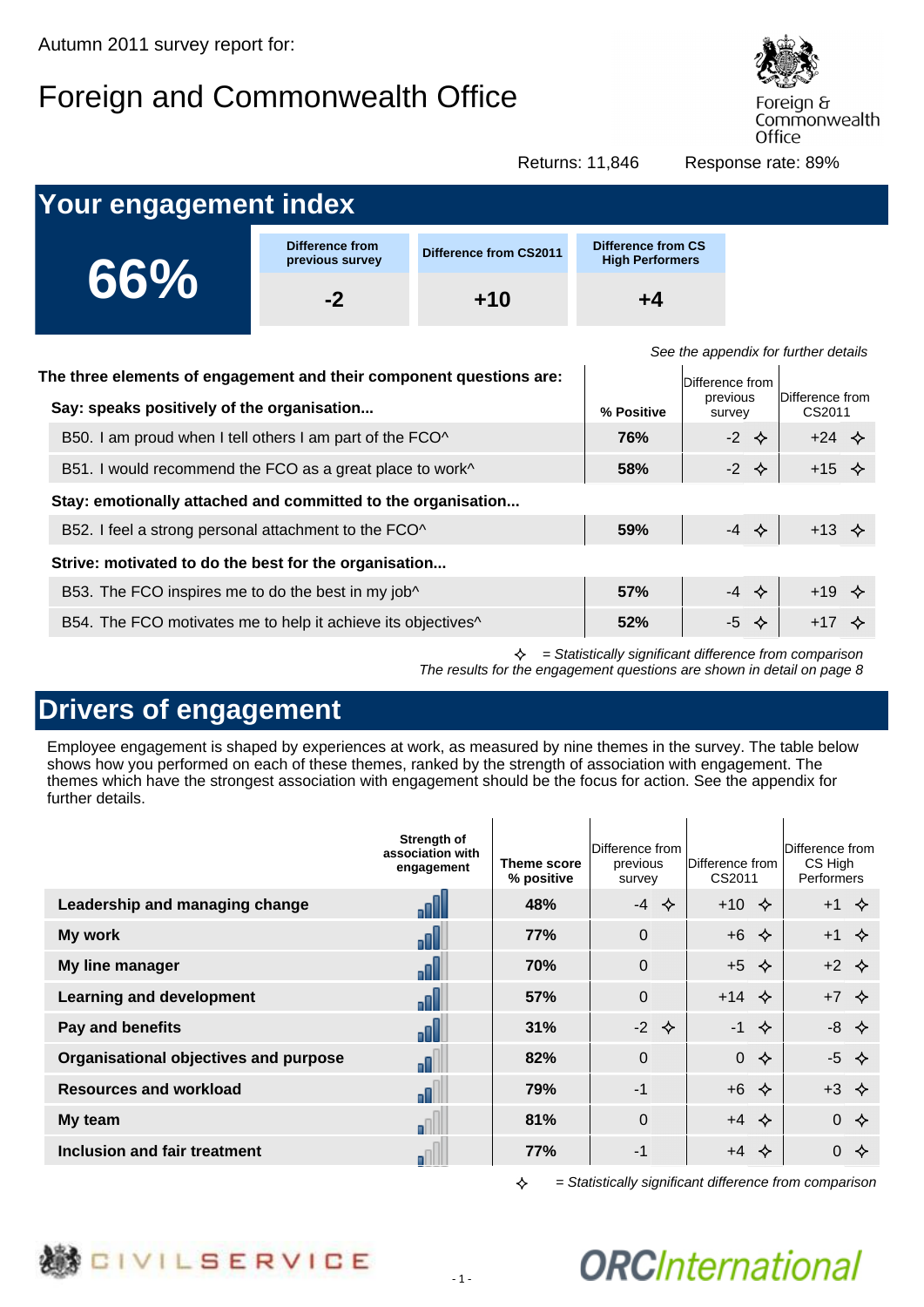## **Top three key driver themes in more detail**

The three themes which have the strongest association with engagement are shown below. Questions are ranked by difference from CS2011.

| ^ indicates a variation in question wording from your previous survey<br>$\diamondsuit$ indicates statistically significant difference from comparison | % Positive                               | Diff. from<br>previous<br>survey | Difference from<br>CS2011 |  |
|--------------------------------------------------------------------------------------------------------------------------------------------------------|------------------------------------------|----------------------------------|---------------------------|--|
| Leadership and managing change                                                                                                                         | Strength of association with engagement: |                                  | oOl                       |  |
| B40. I feel that the FCO as a whole is managed well^                                                                                                   | 54%                                      | $-5$ $\leftrightarrow$           | $+13$ $\diamond$          |  |
| B42. I believe the actions of senior managers are consistent with the FCO's values^                                                                    | 52%                                      | $-8$ $\Leftrightarrow$           | $+13$ $\Leftrightarrow$   |  |
| B45. I feel that change is managed well in the FCO^                                                                                                    | 40%                                      | $-5$ $\Leftrightarrow$           | $+13 \triangle$           |  |
| B43. I believe that the FCO Board has a clear vision for the future of the FCO^                                                                        | 51%                                      | $+2$ $\diamondsuit$              | $+12$ $\diamond$          |  |
| B46. When changes are made in the FCO they are usually for the better^                                                                                 | 34%                                      | $-3$ $\diamond$                  | $+11$ $\diamond$          |  |
| B41. Senior managers in the FCO are sufficiently visible^                                                                                              | 56%                                      | $-8$ $\Leftrightarrow$           | $+11$ $\diamond$          |  |
| B44. Overall, I have confidence in the decisions made by the FCO's senior managers^                                                                    | 47%                                      | $-5$ $\Leftrightarrow$           | $+11$ $\Leftrightarrow$   |  |
| B47. The FCO keeps me informed about matters that affect me^                                                                                           | 60%                                      | $-3 \diamond $                   | $+5$ $\Leftrightarrow$    |  |
| B49. I think it is safe to challenge the way things are done in the FCO^                                                                               | 43%                                      |                                  | $+5$ $\diamondsuit$       |  |
| B48. I have the opportunity to contribute my views before decisions are made that affect me                                                            | 39%                                      | $-4$ $\diamond$                  | $+4$ $\Leftrightarrow$    |  |
| My work                                                                                                                                                | Strength of association with engagement: |                                  | d۱                        |  |
| B04. I feel involved in the decisions that affect my work                                                                                              | 62%                                      | $-1$                             | $+13$ $\Leftrightarrow$   |  |
| B03. My work gives me a sense of personal accomplishment                                                                                               | 80%                                      | $+1$<br>❖                        | $+7$ $\diamondsuit$       |  |
| B02. I am sufficiently challenged by my work                                                                                                           | 81%                                      |                                  | $+6$ $\Leftrightarrow$    |  |
| B01. I am interested in my work                                                                                                                        | 92%                                      | $\overline{0}$                   | $+4$ $\diamondsuit$       |  |
| B05. I have a choice in deciding how I do my work                                                                                                      | 71%                                      |                                  | $0 \Leftrightarrow$       |  |
| My line manager                                                                                                                                        | Strength of association with engagement: |                                  | oO                        |  |
| B18. Poor performance is dealt with effectively in my team                                                                                             | 53%                                      | 0                                | $+16$ $\diamond$          |  |
| B16. The feedback I receive helps me to improve my performance                                                                                         | 71%                                      | $+1$ $\diamondsuit$              | $+13$ $\diamondsuit$      |  |
| B09. My manager motivates me to be more effective in my job                                                                                            | 72%                                      | $+1$ $\Leftrightarrow$           | $+9$ $\Leftrightarrow$    |  |
| B15. I receive regular feedback on my performance                                                                                                      | 67%                                      | $+1$                             | $+7$ $\Leftrightarrow$    |  |
| B12. My manager helps me to understand how I contribute to the FCO's objectives^                                                                       | 64%                                      | $-2$ $\Leftrightarrow$           | $+6$ $\Leftrightarrow$    |  |
| B14. My manager recognises when I have done my job well                                                                                                | 81%                                      | 0                                | $+5$ $\Leftrightarrow$    |  |
| B17. I think that my performance is evaluated fairly                                                                                                   | 67%                                      | $\mathbf 0$                      | $+5$ $\Leftrightarrow$    |  |
| B13. Overall, I have confidence in the decisions made by my manager                                                                                    | 72%                                      | $+1$                             | $+1$ $\Leftrightarrow$    |  |
| B11. My manager is open to my ideas                                                                                                                    | 78%                                      | 0                                | $0 \Leftrightarrow$       |  |
| B10. My manager is considerate of my life outside work                                                                                                 | 71%                                      | 0                                | $-8$ $\Leftrightarrow$    |  |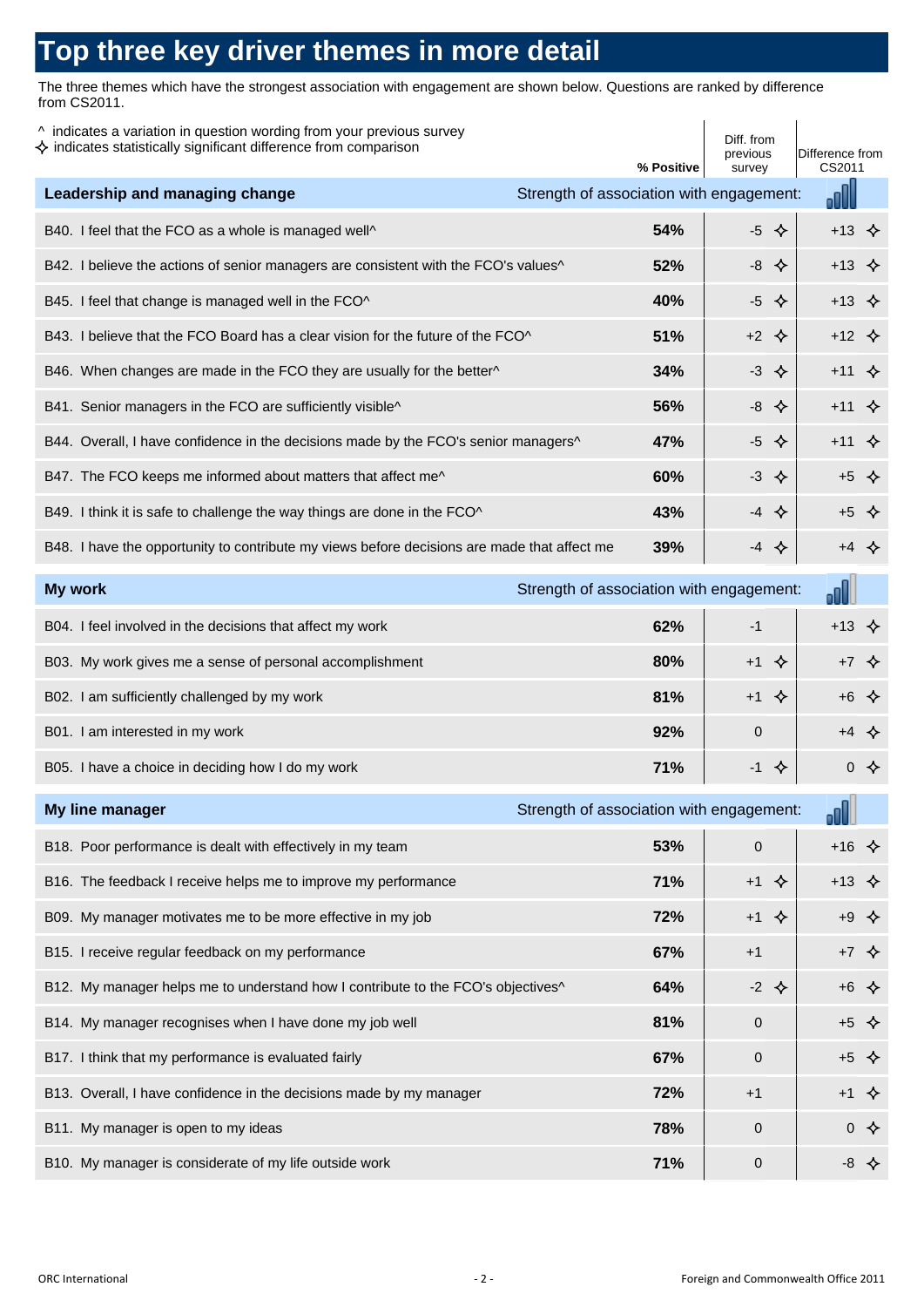| This section shows the results for each question in the survey, by theme.<br>^ indicates a variation in question wording from your previous survey<br>$\Leftrightarrow$ indicates statistically significant difference from comparison | $\%$<br><b>Strongly</b><br>agree | $\%$<br>Agree | $\%$<br><b>Neither</b> | $\frac{9}{6}$<br><b>Disagree</b> | $\%$<br><b>Strongly</b><br>disagree  | % Positive | Difference from<br>previous<br>survey | from<br>Difference f<br>CS2011 | Difference from<br>CS High<br>Performers |  |
|----------------------------------------------------------------------------------------------------------------------------------------------------------------------------------------------------------------------------------------|----------------------------------|---------------|------------------------|----------------------------------|--------------------------------------|------------|---------------------------------------|--------------------------------|------------------------------------------|--|
| My work<br>:Strength of association with engagement                                                                                                                                                                                    |                                  |               |                        |                                  |                                      |            |                                       |                                |                                          |  |
| B01. I am interested in my work                                                                                                                                                                                                        |                                  | 53            |                        | 39                               | $\overline{\mathbf{5}}$              | 92%        | $\mathbf{0}$                          | $+4$ $\Leftrightarrow$         | $+1$ $\diamond$                          |  |
| B02. I am sufficiently challenged by my work                                                                                                                                                                                           | 36                               |               | 45                     |                                  | $\overline{7}$<br>10                 | 81%        | $+1$ $\Leftrightarrow$                | $+6$ $\Leftrightarrow$         | $+2$ $\Leftrightarrow$                   |  |
| B03. My work gives me a sense of personal accomplishment                                                                                                                                                                               | 33                               |               | 47                     |                                  | $12 \overline{ }$<br>$6\phantom{1}6$ | 80%        | $+1$ $\Leftrightarrow$                | $+7$ $\diamond$                | $+2$ $\Leftrightarrow$                   |  |
| B04. I feel involved in the decisions that affect my work                                                                                                                                                                              | 19                               |               | 43                     | 19                               | $\overline{5}$<br>13                 | 62%        | $-1$                                  | $+13$ $\triangle$              | $+3$ $\Leftrightarrow$                   |  |
| B05. I have a choice in deciding how I do my work                                                                                                                                                                                      | 24                               |               | 47                     | 16                               | 9                                    | 71%        | $-1$ $\Leftrightarrow$                | $0 \Leftrightarrow$            | $-6$ $\Leftrightarrow$                   |  |
| Organisational objectives and purpose<br>:Strength of association with engagement<br>.all                                                                                                                                              |                                  |               |                        |                                  |                                      |            |                                       |                                |                                          |  |
| B06. I have a clear understanding of the FCO's purpose^                                                                                                                                                                                | 27                               |               | 55                     |                                  | 12<br>$\overline{4}$                 | 82%        | $\mathbf 0$                           | $-2$ $\Leftrightarrow$         | $-7$ $\Leftrightarrow$                   |  |
| B07. I have a clear understanding of the FCO's objectives <sup>^</sup>                                                                                                                                                                 | 25                               |               | 54                     |                                  | 15<br>$5\overline{5}$                | 79%        | $+1$                                  | $+1$ $\diamond$                | $-5$ $\diamond$                          |  |
| B08. I understand how my work contributes to the FCO's objectives <sup>^</sup>                                                                                                                                                         | 30                               |               | 53                     |                                  | 12<br>4                              | 83%        | $\mathbf 0$                           | $+2$ $\Leftrightarrow$         | $-3$ $\Leftrightarrow$                   |  |
|                                                                                                                                                                                                                                        |                                  |               |                        |                                  |                                      |            |                                       |                                |                                          |  |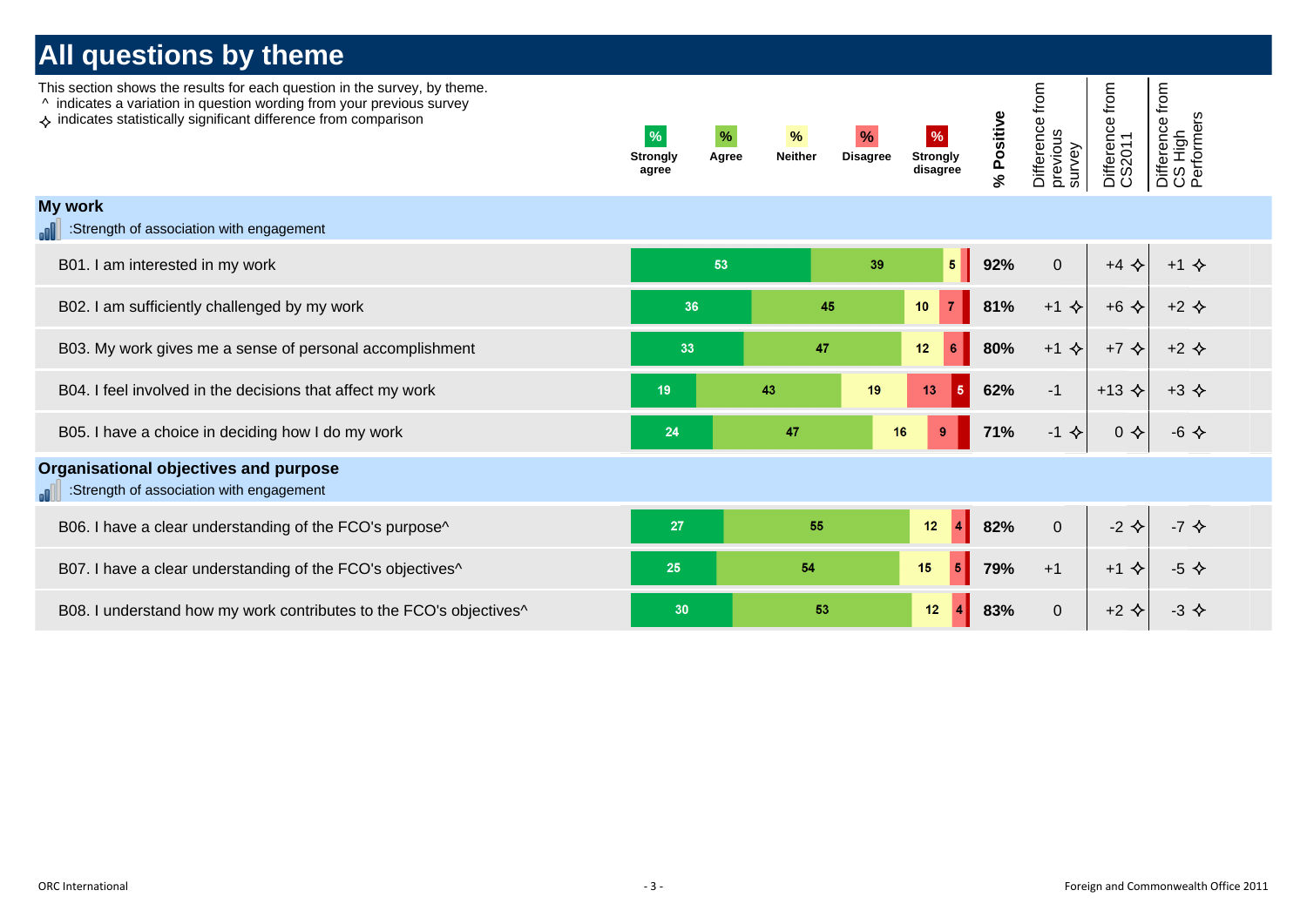| This section shows the results for each question in the survey, by theme.<br>^ indicates a variation in question wording from your previous survey<br>$\leftrightarrow$ indicates statistically significant difference from comparison | $\frac{9}{6}$<br>Strongly<br>agree | $\%$<br>%<br>Agree<br><b>Neither</b> | $\%$<br>%<br><b>Disagree</b><br><b>Strongly</b><br>disagree | % Positive | Difference from<br>previous<br>survey | from<br>Difference 1<br>CS2011 | Difference from<br>CS High<br>Performers |
|----------------------------------------------------------------------------------------------------------------------------------------------------------------------------------------------------------------------------------------|------------------------------------|--------------------------------------|-------------------------------------------------------------|------------|---------------------------------------|--------------------------------|------------------------------------------|
| My line manager<br>:Strength of association with engagement                                                                                                                                                                            |                                    |                                      |                                                             |            |                                       |                                |                                          |
| B09. My manager motivates me to be more effective in my job                                                                                                                                                                            | 28                                 | 44                                   | 16<br>8                                                     | 72%        | $+1$<br>♦                             | $+9$ $\Leftrightarrow$         | $+5$ $\triangle$                         |
| B10. My manager is considerate of my life outside work                                                                                                                                                                                 | 30                                 | 42                                   | 17<br>8                                                     | 71%        | $\mathbf 0$                           | $-8$ $\Leftrightarrow$         | $-11$ $\diamond$                         |
| B11. My manager is open to my ideas                                                                                                                                                                                                    | 33                                 | 46                                   | 13<br>$5\phantom{1}$                                        | 78%        | $\mathbf 0$                           | $0 \Leftrightarrow$            | $-3 \diamond$                            |
| B12. My manager helps me to understand how I contribute to the FCO's<br>objectives <sup>^</sup>                                                                                                                                        | 20                                 | 44                                   | 24<br>9                                                     | 64%        | $-2$ $\Leftrightarrow$                | $+6$ $\triangle$               | $\Omega$                                 |
| B13. Overall, I have confidence in the decisions made by my manager                                                                                                                                                                    | 26                                 | 46                                   | 17<br>7 <sup>1</sup>                                        | 72%        | $+1$                                  | $+1$ $\diamond$                | $-3$ $\Leftrightarrow$                   |
| B14. My manager recognises when I have done my job well                                                                                                                                                                                | 33                                 | 47                                   | 12<br>5                                                     | 81%        | $\mathbf 0$                           | $+5$ $\triangle$               | $+1$ $\Leftrightarrow$                   |
| B15. I receive regular feedback on my performance                                                                                                                                                                                      | 22                                 | 45                                   | 19<br>11                                                    | 67%        | $+1$                                  | $+7$ $\diamond$                | $+2$ $\Leftrightarrow$                   |
| B16. The feedback I receive helps me to improve my performance                                                                                                                                                                         | 25                                 | 46                                   | 19<br>8                                                     | 71%        | $+1$ $\diamond$                       | $+13$ $\triangle$              | $+9$ $\Leftrightarrow$                   |
| B17. I think that my performance is evaluated fairly                                                                                                                                                                                   | 21                                 | 46                                   | 21<br>9                                                     | 67%        | $\mathbf 0$                           | $+5$ $\diamond$                | $0 \diamond$                             |
| B18. Poor performance is dealt with effectively in my team                                                                                                                                                                             | 15                                 | 38                                   | 29<br>12<br>6                                               | 53%        | $\mathbf 0$                           | $+16$ $\triangle$              | $+13$ $\triangle$                        |
| My team<br>:Strength of association with engagement                                                                                                                                                                                    |                                    |                                      |                                                             |            |                                       |                                |                                          |
| B19. The people in my team can be relied upon to help when things get difficult<br>in my job                                                                                                                                           | 34                                 | 49                                   | 11                                                          | 83%        | $-1$                                  | $0 \diamondsuit$               | $-2$ $\Leftrightarrow$                   |
| B20. The people in my team work together to find ways to improve the service<br>we provide                                                                                                                                             | 32                                 | 50                                   | 12 <sub>2</sub>                                             | 82%        | $\mathbf 0$                           | $+4$ $\diamond$                | $\Omega$                                 |
| B21. The people in my team are encouraged to come up with new and better<br>ways of doing things                                                                                                                                       | 29                                 | 48                                   | 16<br>-5                                                    | 77%        | $\mathbf 0$                           | $+8$ $\Leftrightarrow$         | $+3$ $\diamond$                          |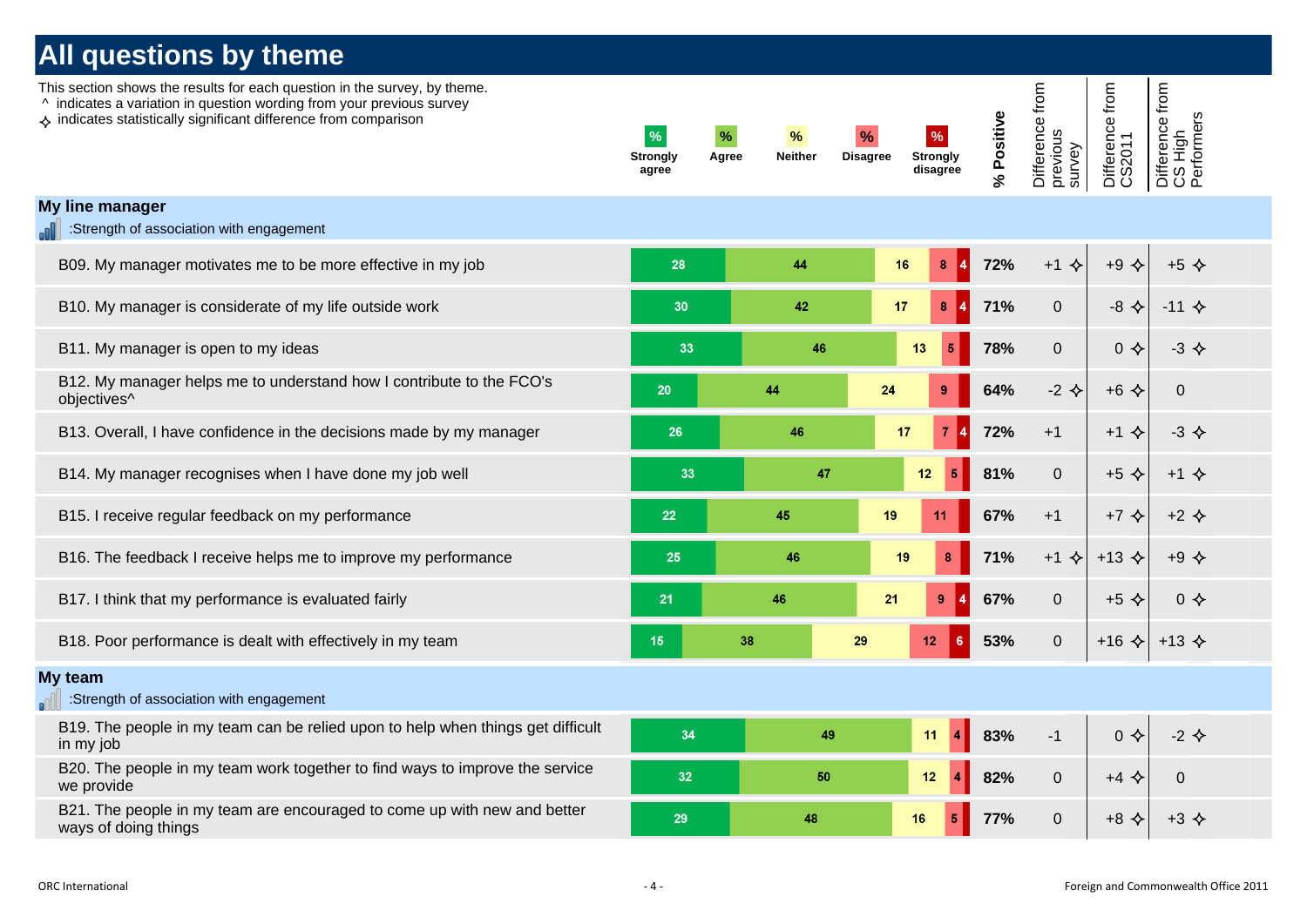|     | <b>All questions by theme</b>                                                                                                                                                                                                          |                                           |               |                        |                                  |                                     |            |                                       |                           |                                          |  |
|-----|----------------------------------------------------------------------------------------------------------------------------------------------------------------------------------------------------------------------------------------|-------------------------------------------|---------------|------------------------|----------------------------------|-------------------------------------|------------|---------------------------------------|---------------------------|------------------------------------------|--|
|     | This section shows the results for each question in the survey, by theme.<br>^ indicates a variation in question wording from your previous survey<br>$\leftrightarrow$ indicates statistically significant difference from comparison | $\frac{9}{6}$<br><b>Strongly</b><br>agree | $\%$<br>Agree | $\%$<br><b>Neither</b> | $\frac{9}{6}$<br><b>Disagree</b> | $\%$<br><b>Strongly</b><br>disagree | % Positive | Difference from<br>previous<br>survey | Difference from<br>CS2011 | Difference from<br>CS High<br>Performers |  |
|     | <b>Learning and development</b>                                                                                                                                                                                                        |                                           |               |                        |                                  |                                     |            |                                       |                           |                                          |  |
|     | :Strength of association with engagement                                                                                                                                                                                               |                                           |               |                        |                                  |                                     |            |                                       |                           |                                          |  |
|     | B22. I am able to access the right learning and development opportunities when I<br>need to                                                                                                                                            | 17                                        |               | 48                     | 20                               | 12<br>$\vert 4 \vert$               | 65%        | $+1$ $\Leftrightarrow$                | $+11$ $\diamond$          | $+1$ $\diamond$                          |  |
|     | B23. Learning and development activities I have completed in the past 12<br>months have helped to improve my performance                                                                                                               | 18                                        |               | 44                     | 26                               | $9^{\circ}$                         | 63%        | $\overline{0}$                        | $+18$ $\triangle$         | $+11$ $\diamond$                         |  |
|     | B24. There are opportunities for me to develop my career in the FCO^                                                                                                                                                                   | 12 <sub>2</sub>                           | 32            | 25                     | 18                               | 13                                  | 44%        | $\overline{0}$                        | $+13$ $\diamond$          | $+6$ $\Leftrightarrow$                   |  |
|     | B25. Learning and development activities I have completed while working for the<br>FCO are helping me to develop my career^                                                                                                            | 14                                        | 41            |                        | 28                               | 11<br>$6^{\circ}$                   | 56%        | $\overline{0}$                        | $+16 \leftarrow$          | $+10 \diamond $                          |  |
| all | <b>Inclusion and fair treatment</b><br>:Strength of association with engagement                                                                                                                                                        |                                           |               |                        |                                  |                                     |            |                                       |                           |                                          |  |
|     | B26. I am treated fairly at work                                                                                                                                                                                                       | 27                                        |               | 51                     |                                  | 12<br>6                             | 78%        | $-1$ $\Leftrightarrow$                | $\mathbf{0}$              | $-3$ $\Leftrightarrow$                   |  |
|     | B27. I am treated with respect by the people I work with                                                                                                                                                                               | 32                                        |               | 53                     |                                  | 10<br>14                            | 85%        | $\overline{0}$                        | $+1$ $\Leftrightarrow$    | $-2$ $\Leftrightarrow$                   |  |
|     | B28. I feel valued for the work I do                                                                                                                                                                                                   | 26                                        |               | 45                     | 17                               | 8<br>14                             | 71%        | $-1$                                  | $+11$ $\diamond$          | $+5$ $\Leftrightarrow$                   |  |
|     | B29. I think that the FCO respects individual differences (e.g. cultures, working<br>styles, backgrounds, ideas, etc)^                                                                                                                 | 26                                        |               | 48                     |                                  | $\overline{7}$<br>16                | 74%        | $-1$ $\Leftrightarrow$                | $+3$ $\Leftrightarrow$    | $-3$ $\Leftrightarrow$                   |  |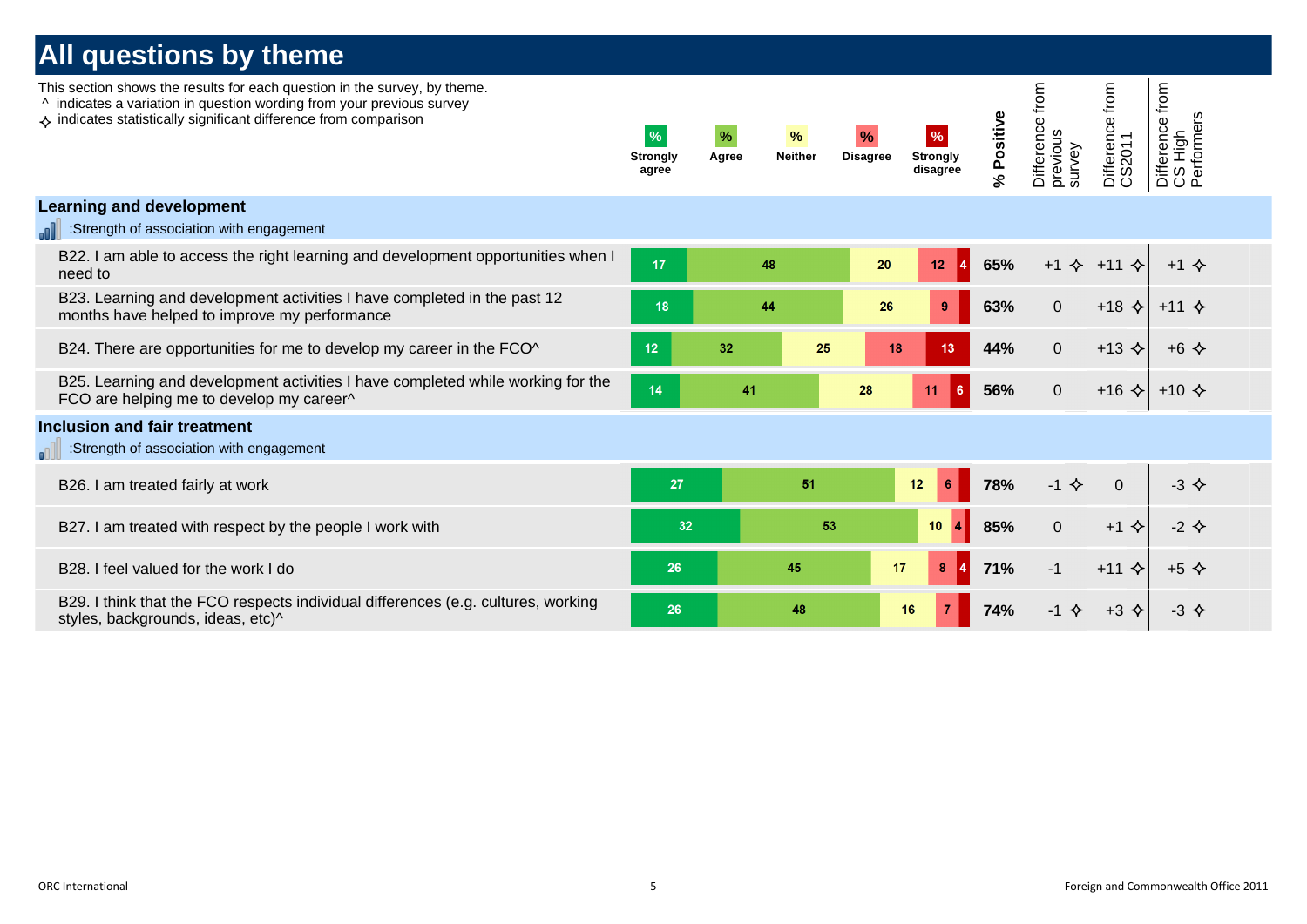| This section shows the results for each question in the survey, by theme.<br>^ indicates a variation in question wording from your previous survey<br>♦ indicates statistically significant difference from comparison | $\%$<br><b>Strongly</b><br>agree | $\%$<br>Agree | $\%$<br><b>Neither</b> | $\%$<br><b>Disagree</b> | $\%$<br><b>Strongly</b><br>disagree | % Positive | Difference from<br>previous<br>survey | Difference from<br>CS2011 | Difference from<br>CS High<br>Performers |  |
|------------------------------------------------------------------------------------------------------------------------------------------------------------------------------------------------------------------------|----------------------------------|---------------|------------------------|-------------------------|-------------------------------------|------------|---------------------------------------|---------------------------|------------------------------------------|--|
| <b>Resources and workload</b>                                                                                                                                                                                          |                                  |               |                        |                         |                                     |            |                                       |                           |                                          |  |
| Strength of association with engagement                                                                                                                                                                                |                                  |               |                        |                         |                                     |            |                                       |                           |                                          |  |
| B30. In my job, I am clear what is expected of me                                                                                                                                                                      | 32                               |               |                        | 56                      | 8                                   | 88%        | $+1$ $\Leftrightarrow$                | $+6$ $\Leftrightarrow$    | $+2$ $\Leftrightarrow$                   |  |
| B31. I get the information I need to do my job well                                                                                                                                                                    | 22                               |               | 54                     |                         | 15<br>$\overline{7}$                | 77%        | $\overline{0}$                        | $+9$ $\Leftrightarrow$    | $+6$ $\Leftrightarrow$                   |  |
| B32. I have clear work objectives                                                                                                                                                                                      | 27                               |               | 55                     |                         | 12<br>$\overline{4}$                | 83%        | $\mathbf{0}$                          | $+9$ $\Leftrightarrow$    | $+5$ $\Leftrightarrow$                   |  |
| B33. I have the skills I need to do my job effectively                                                                                                                                                                 | 36                               |               |                        | 55                      | $\overline{7}$                      | 91%        | $\overline{0}$                        | $+3$ $\Leftrightarrow$    | $0 \diamondsuit$                         |  |
| B34. I have the tools I need to do my job effectively                                                                                                                                                                  | 22                               |               | 52                     |                         | $\pmb{8}$<br>14                     | 75%        | $-1$                                  | $+4$ $\Leftrightarrow$    | $-1$ $\Leftrightarrow$                   |  |
| B35. I have an acceptable workload                                                                                                                                                                                     | 16 <sup>°</sup>                  |               | 50                     | 16                      | 13<br>5 <sub>5</sub>                | 66%        | $-3$ $\Leftrightarrow$                | $+5$ $\Leftrightarrow$    | $+1$ $\Leftrightarrow$                   |  |
| B36. I achieve a good balance between my work life and my private life                                                                                                                                                 | 21                               |               | 50                     | 15                      | 10<br>$\vert 4 \vert$               | 71%        | $-1$ $\Leftrightarrow$                | $+4$ $\Leftrightarrow$    | $-3$ $\Leftrightarrow$                   |  |
| Pay and benefits                                                                                                                                                                                                       |                                  |               |                        |                         |                                     |            |                                       |                           |                                          |  |
| :Strength of association with engagement<br>اللام                                                                                                                                                                      |                                  |               |                        |                         |                                     |            |                                       |                           |                                          |  |
| B37. I feel that my pay adequately reflects my performance                                                                                                                                                             | $\sqrt{6}$<br>26                 |               | 22                     | 27                      | 19                                  | 32%        | $-3$ $\Leftrightarrow$                | $\Omega$                  | $-7$ $\Leftrightarrow$                   |  |
| B38. I am satisfied with the total benefits package                                                                                                                                                                    | $6\phantom{a}6$<br>27            |               | 25                     | 26                      | 17 <sub>1</sub>                     | 33%        | $-3$ $\diamond$                       | $-1$ $\Leftrightarrow$    | $-8$ $\Leftrightarrow$                   |  |
| B39. Compared to people doing a similar job in other organisations I feel my pay<br>is reasonable                                                                                                                      | 6<br>22                          |               | 21                     | 28                      | 24                                  | 27%        | $-2$ $\Leftrightarrow$                | $\mathbf 0$               | $-8$ $\Leftrightarrow$                   |  |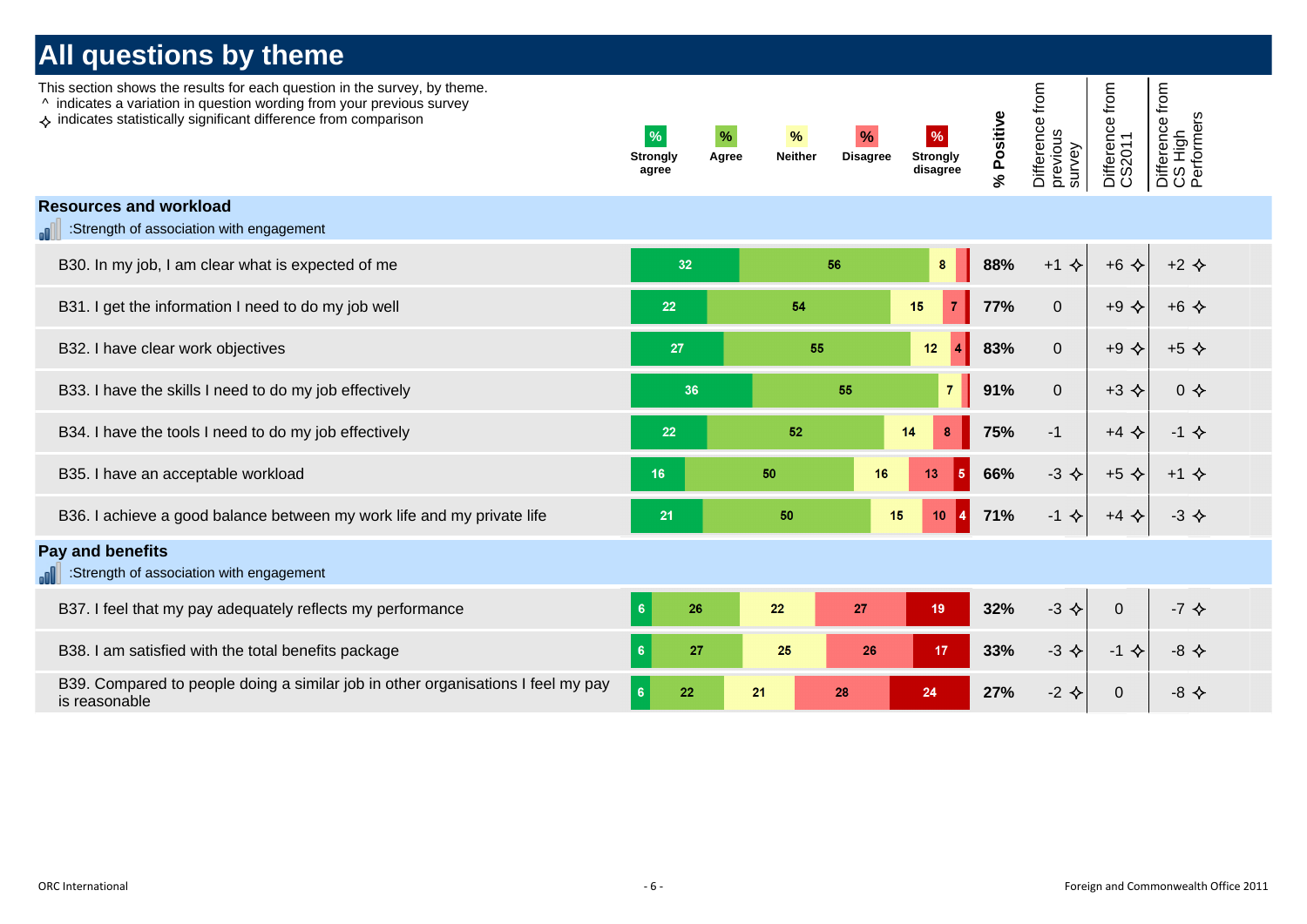| This section shows the results for each question in the survey, by theme.<br>^ indicates a variation in question wording from your previous survey<br>$\leftrightarrow$ indicates statistically significant difference from comparison | $\frac{9}{6}$<br><b>Strongly</b><br>agree | $\%$<br>Agree | %<br><b>Neither</b> | $\%$<br><b>Disagree</b> | $\%$<br><b>Strongly</b><br>disagree | % Positive | Difference from<br>previous<br>survey | from<br>Difference 1<br>CS2011 | Difference from<br>CS High<br>Performers |  |
|----------------------------------------------------------------------------------------------------------------------------------------------------------------------------------------------------------------------------------------|-------------------------------------------|---------------|---------------------|-------------------------|-------------------------------------|------------|---------------------------------------|--------------------------------|------------------------------------------|--|
| Leadership and managing change<br>:Strength of association with engagement                                                                                                                                                             |                                           |               |                     |                         |                                     |            |                                       |                                |                                          |  |
| B40. I feel that the FCO as a whole is managed well^                                                                                                                                                                                   | 10                                        | 44            |                     | 28                      | $-5$<br>13                          | 54%        | $-5$ $\Leftrightarrow$                | $+13$ $\triangle$              | $-1$ $\Leftrightarrow$                   |  |
| B41. Senior managers in the FCO are sufficiently visible^                                                                                                                                                                              | 11                                        | 46            |                     | 26                      | 12<br>5                             | 56%        | $-8$ $\Leftrightarrow$                | $+11$ $\diamond$               | $-3$ $\Leftrightarrow$                   |  |
| B42. I believe the actions of senior managers are consistent with the FCO's<br>values <sup>^</sup>                                                                                                                                     | 10                                        | 42            |                     | 33                      | 10<br>5 <sub>5</sub>                | 52%        | $-8$ $\Leftrightarrow$                | $+13$ $\triangle$              | $+2$ $\Leftrightarrow$                   |  |
| B43. I believe that the FCO Board has a clear vision for the future of the FCO^                                                                                                                                                        | 11                                        | 40            |                     | 34                      | 5 <sub>1</sub><br>10                | 51%        | $+2$ $\Leftrightarrow$                | $+12$ $\triangle$              | $0 \Leftrightarrow$                      |  |
| B44. Overall, I have confidence in the decisions made by the FCO's senior<br>managers^                                                                                                                                                 | 10                                        | 37            |                     | 33                      | 13                                  | 47%        | $-5$ $\triangle$                      | $+11$ $\diamond$               | $-1$ $\leftrightarrow$                   |  |
| B45. I feel that change is managed well in the FCO^                                                                                                                                                                                    | $\overline{7}$                            | 33            | 32                  |                         | 20<br>-8                            | 40%        | $-5$ $\Leftrightarrow$                | $+13$ $\triangle$              | $+3$ $\Leftrightarrow$                   |  |
| B46. When changes are made in the FCO they are usually for the better^                                                                                                                                                                 | $\overline{7}$                            | 27            | 37                  |                         | 9<br>21                             | 34%        | $-3$ $\Leftrightarrow$                | $+11$ $\diamond$               | $+2$ $\triangle$                         |  |
| B47. The FCO keeps me informed about matters that affect me^                                                                                                                                                                           | 10                                        | 51            |                     | 26                      | 10                                  | 60%        | $-3$ $\Leftrightarrow$                | $+5$ $\triangle$               | $-2$ $\Leftrightarrow$                   |  |
| B48. I have the opportunity to contribute my views before decisions are made<br>that affect me                                                                                                                                         | $\overline{7}$                            | 33            | 29                  | 21                      | 11                                  | 39%        | $-4$ $\Leftrightarrow$                | $+4$ $\Leftrightarrow$         | $-4$ $\Leftrightarrow$                   |  |
| B49. I think it is safe to challenge the way things are done in the FCO^                                                                                                                                                               | $\overline{7}$                            | 36            | 32 <sub>2</sub>     |                         | 16<br>9                             | 43%        | $-4$ $\Leftrightarrow$                | $+5$ $\diamondsuit$            | $-2$ $\Leftrightarrow$                   |  |
|                                                                                                                                                                                                                                        |                                           |               |                     |                         |                                     |            |                                       |                                |                                          |  |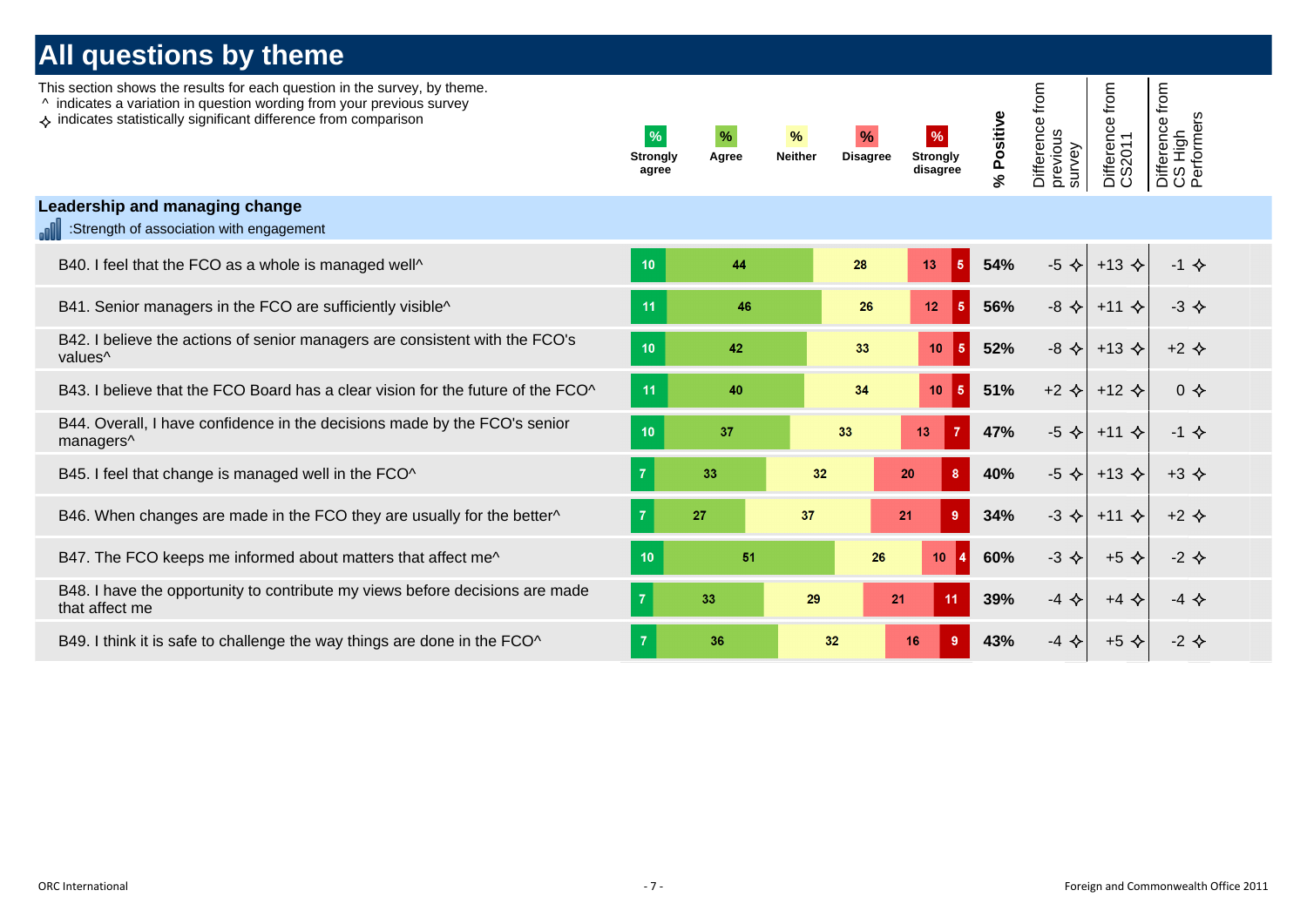This section shows the results for each question in the survey, by theme.

- ^ indicates a variation in question wording from your previous survey
- $\leftrightarrow$  indicates statistically significant difference from comparison

| $\frac{9}{6}$            | %     | $\frac{9}{6}$  | $\%$            | $\frac{9}{6}$               |
|--------------------------|-------|----------------|-----------------|-----------------------------|
| <b>Strongly</b><br>agree | Agree | <b>Neither</b> | <b>Disagree</b> | <b>Strongly</b><br>disagree |

**% Positive** Difference from previous survey

Difference from Difference from CS High Performers

Difference from

#### **Engagement**

| B50. I am proud when I tell others I am part of the FCO^                 | 31 |    | 46              | 18              | 76% |                        | $-2$ $\diamond$ +24 $\diamond$ +11 $\diamond$ |                        |
|--------------------------------------------------------------------------|----|----|-----------------|-----------------|-----|------------------------|-----------------------------------------------|------------------------|
| B51. I would recommend the FCO as a great place to work^                 | 20 | 37 | 26              | 12              | 58% | $-2$ $\diamond$        | $+15$ $\triangle$                             | $+3$ $\Leftrightarrow$ |
| B52. I feel a strong personal attachment to the FCO^                     | 20 | 38 | 28              | 10              | 59% | $-4$ $\leftrightarrow$ |                                               |                        |
| B53. The FCO inspires me to do the best in my job^                       | 18 | 39 | 29              | 10              | 57% | $-4$ $\leftrightarrow$ |                                               | $+8$ $\Leftrightarrow$ |
| B54. The FCO motivates me to help it achieve its objectives <sup>^</sup> | 15 | 37 | 32 <sub>2</sub> | 12 <sup>1</sup> | 52% | -5<br>—∢≻              |                                               |                        |

#### **Taking action**

| B55. I believe that senior managers in the FCO will take action on the results<br>from this survey <sup>^</sup> |    | 40 |    | 13 | 55% | $-2$ $\leftrightarrow$ |  |
|-----------------------------------------------------------------------------------------------------------------|----|----|----|----|-----|------------------------|--|
| B56. I believe that managers where I work will take action on the results from this<br>survey                   | 18 |    |    |    | 62% | $+1$ $\leftrightarrow$ |  |
| B57. Where I work, I think effective action has been taken on the results of the<br>last survey                 |    |    | 36 |    | 46% |                        |  |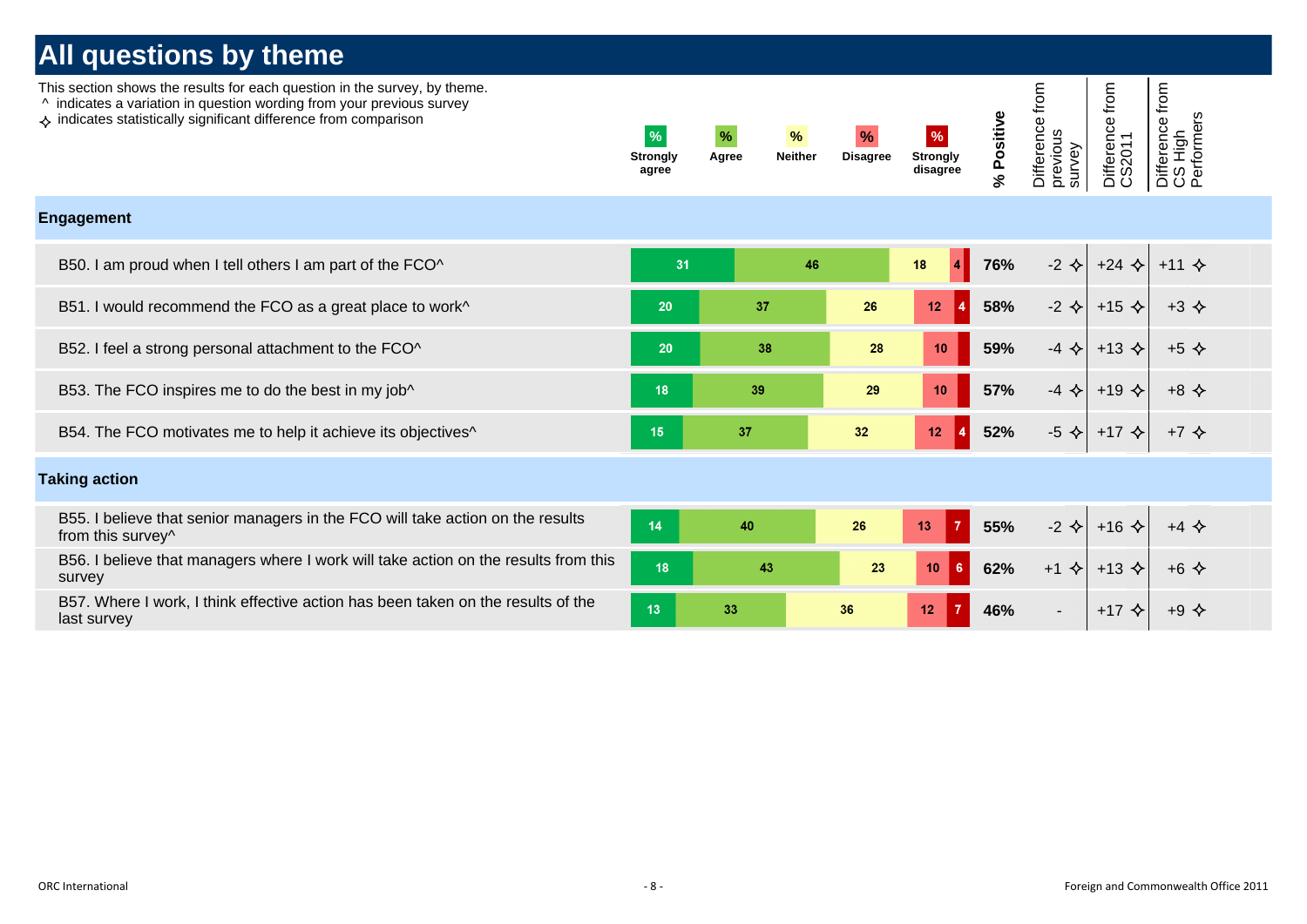#### **Your plans for the future**



^ indicates a variation in question wording from your previous survey

 $\Diamond$  indicates statistically significant difference from comparison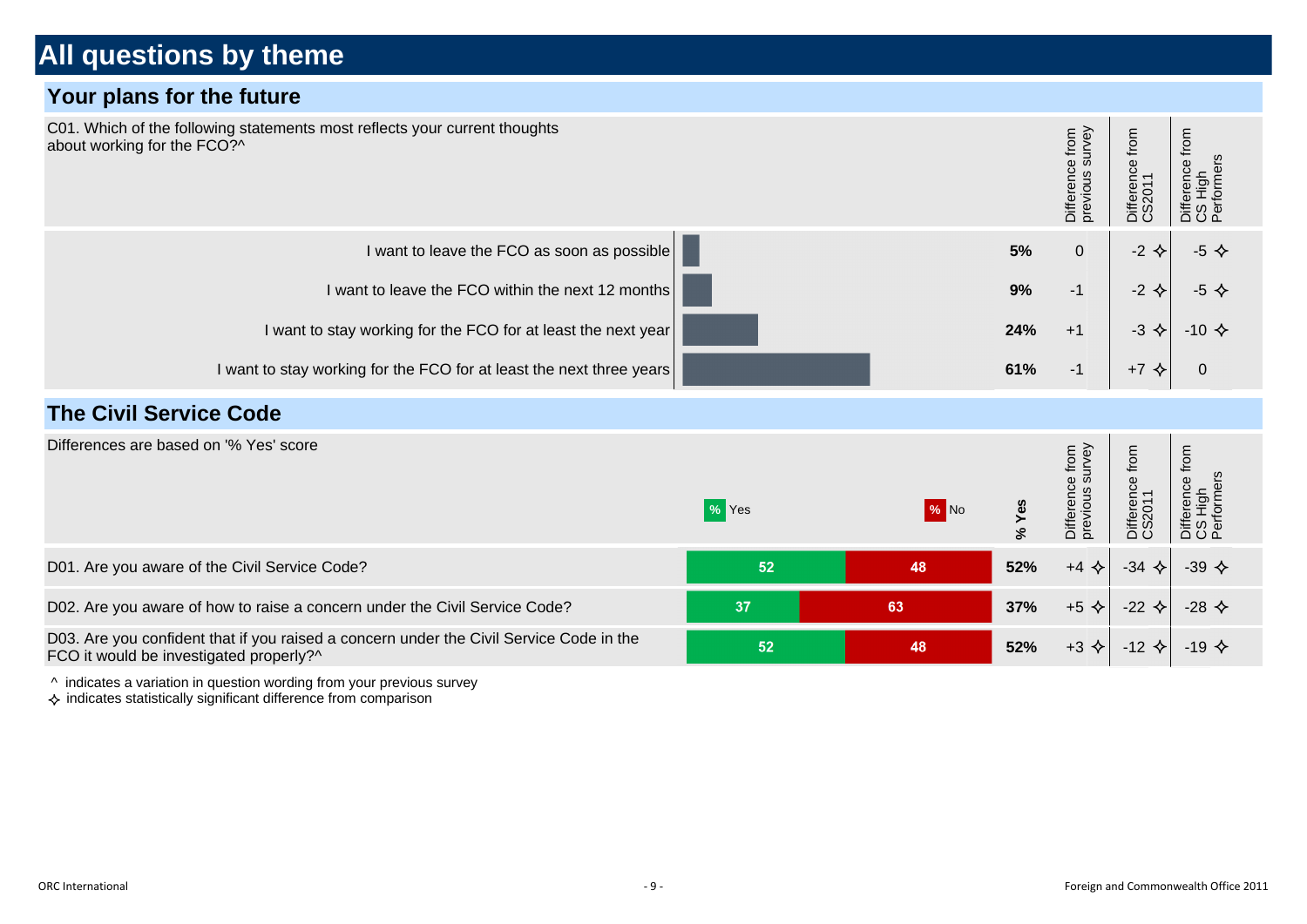### **Discrimination, harassment and bullying**





For respondents who selected 'Yes' to question E01. E02. On which of the following grounds have you personally experienced







For respondents who selected 'Yes' to question E03. E04. Who were you bullied or harassed by at work in the past 12 months? (multiple selection)

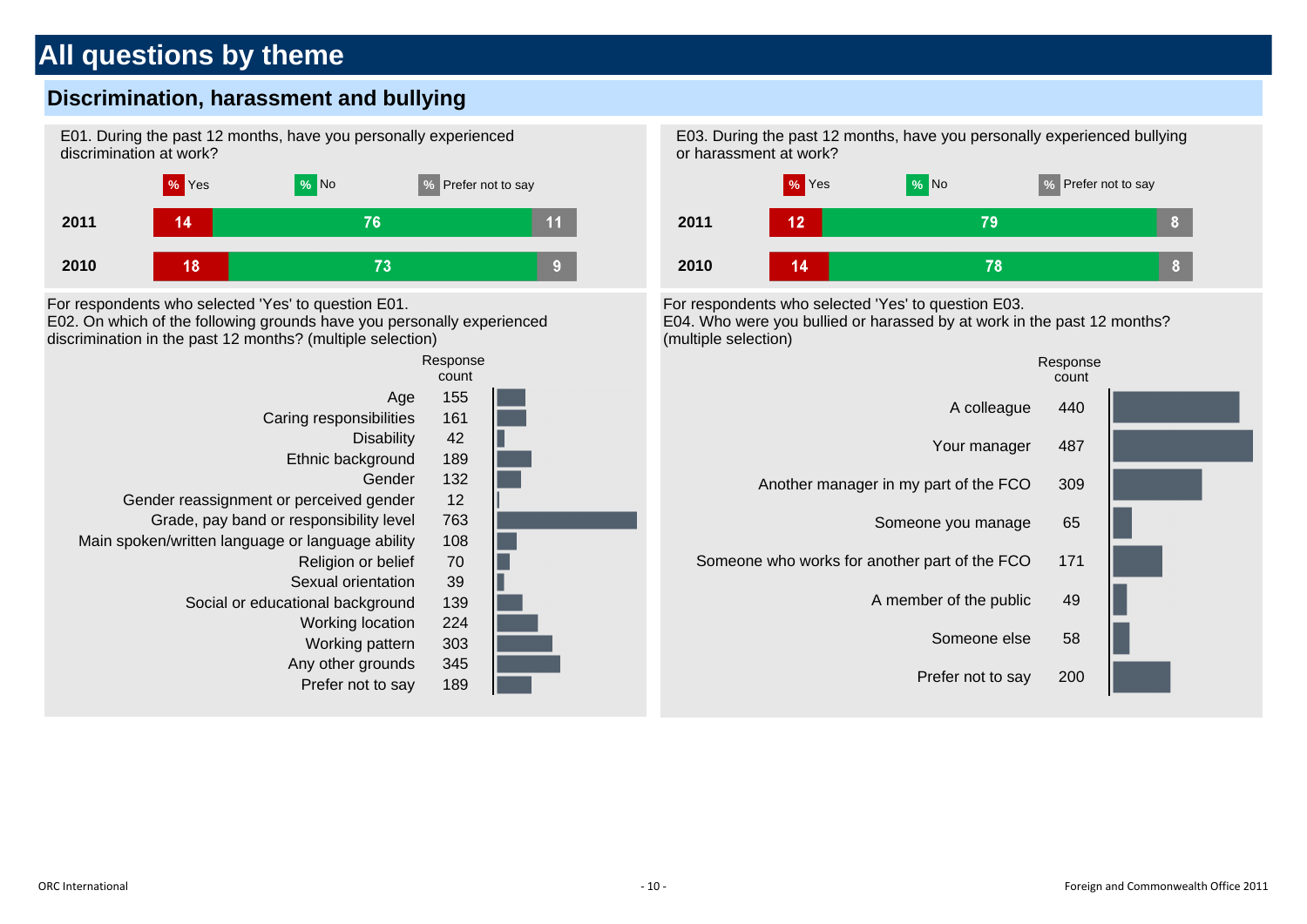This section shows the results for each question in the survey, by theme.

- ^ indicates a variation in question wording from your previous survey
- $\leftrightarrow$  indicates statistically significant difference from comparison

| %<br><b>Strongly</b><br>agree | %<br>Agree | $\%$<br><b>Neither</b> | $\frac{1}{2}$<br><b>Disagree</b> | %<br><b>Strongly</b><br>disagree | Φ<br>€<br>n<br>o<br>o.<br>న | ٥<br>ഉ<br>႙<br>–<br>Ø<br>ഗ<br>ወ<br>Φ<br>≒<br>Φ<br>Q |
|-------------------------------|------------|------------------------|----------------------------------|----------------------------------|-----------------------------|-----------------------------------------------------|
|-------------------------------|------------|------------------------|----------------------------------|----------------------------------|-----------------------------|-----------------------------------------------------|

#### **Foreign and Commonwealth Office questions**

| F01. I feel that the FCO is led effectively                                                                                                | 11              | 47 | 28<br>9                      | 59% |                        |
|--------------------------------------------------------------------------------------------------------------------------------------------|-----------------|----|------------------------------|-----|------------------------|
| F02. I feel that my Post/Directorate is led effectively                                                                                    | 19              | 49 | 21<br>8                      | 68% |                        |
| F03. I have a clear understanding of the Post/Directorate's objectives                                                                     | 19              | 55 | 19<br>6                      | 74% |                        |
| F04. I feel proud to work for my Post/Directorate                                                                                          | 25              | 49 | ${\bf 20}$<br>$\overline{4}$ | 74% |                        |
| F05. I feel that change is managed well in my Post/Directorate                                                                             | 13              | 41 | 30<br>$12$                   | 54% |                        |
| F06. I believe that my Post/Directorate encourages Diplomatic Excellence,<br>including high standards in all we do                         | 20              | 48 | 24<br>6                      | 68% |                        |
| F07. I understand what Diplomatic Excellence means for how I do my job                                                                     | 17              | 48 | 22<br>10                     | 65% |                        |
| F08. I would feel able to report any discrimination, bullying or harassment without<br>worrying that it would have a negative impact on me | 21              | 42 | 19<br>12 <sub>2</sub><br>  6 | 63% | $\mathbf 0$            |
| F09. I believe the process of filling vacancies within the FCO/Post is fair                                                                | 13              | 38 | 15<br>9<br>25                | 51% | $+2$ $\Leftrightarrow$ |
| F10. Promotion within the FCO/Post is based on merit                                                                                       | 10 <sup>°</sup> | 33 | 32<br>15<br>10               | 43% | $+1$ $\diamond$        |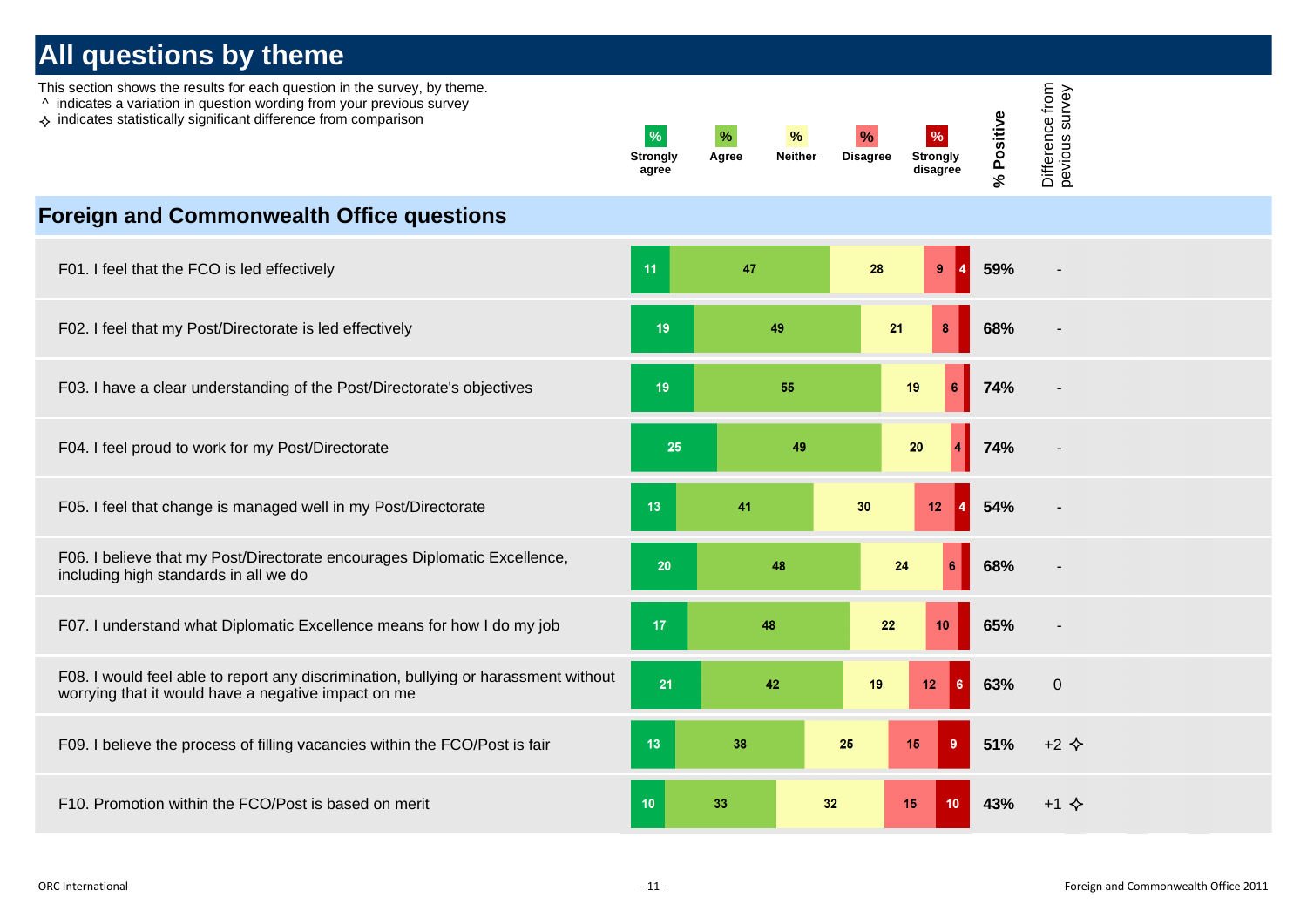| This section shows the results for each question in the survey, by theme.<br>^ indicates a variation in question wording from your previous survey<br>$\leftrightarrow$ indicates statistically significant difference from comparison | $\frac{9}{6}$<br><b>Strongly</b><br>agree | $\%$<br>$\frac{9}{6}$<br><b>Neither</b><br>Agree | $\%$<br><b>Disagree</b> | $\%$<br><b>Strongly</b><br>disagree | Positiv<br>$\mathcal{S}$ | from<br>survey<br>පි<br>Differend<br>pevious |
|----------------------------------------------------------------------------------------------------------------------------------------------------------------------------------------------------------------------------------------|-------------------------------------------|--------------------------------------------------|-------------------------|-------------------------------------|--------------------------|----------------------------------------------|
| <b>Foreign and Commonwealth Office questions</b>                                                                                                                                                                                       |                                           |                                                  |                         |                                     |                          |                                              |
| F11. The Post/Directorate encourages and supports diverse working practices                                                                                                                                                            | 15                                        | 51                                               |                         | 24<br>6                             | 66%                      |                                              |
| F12. I understand why the FCO is changing                                                                                                                                                                                              | 14                                        | 55                                               |                         | 6<br>24                             | 68%                      | $-5$ $\Leftrightarrow$                       |
| F13. UK-based and Local Staff work as 'One Team'                                                                                                                                                                                       | 13                                        | 36                                               | 27                      | $\overline{\mathbf{8}}$<br>15       | 49%                      | $+1$ $\diamond$                              |
| F14. Staff from the FCO and other UK Government departments work as 'One<br>Team'                                                                                                                                                      | 11                                        | 34                                               | 34                      | 14                                  | 45%                      | $+2$ $\Leftrightarrow$                       |
| F15. My UK-based line manager has passed an Assessment and Development<br>Centre                                                                                                                                                       | Yes: 19%                                  | No: 12%                                          |                         | Don't know: 69%                     | 19%                      | -4                                           |